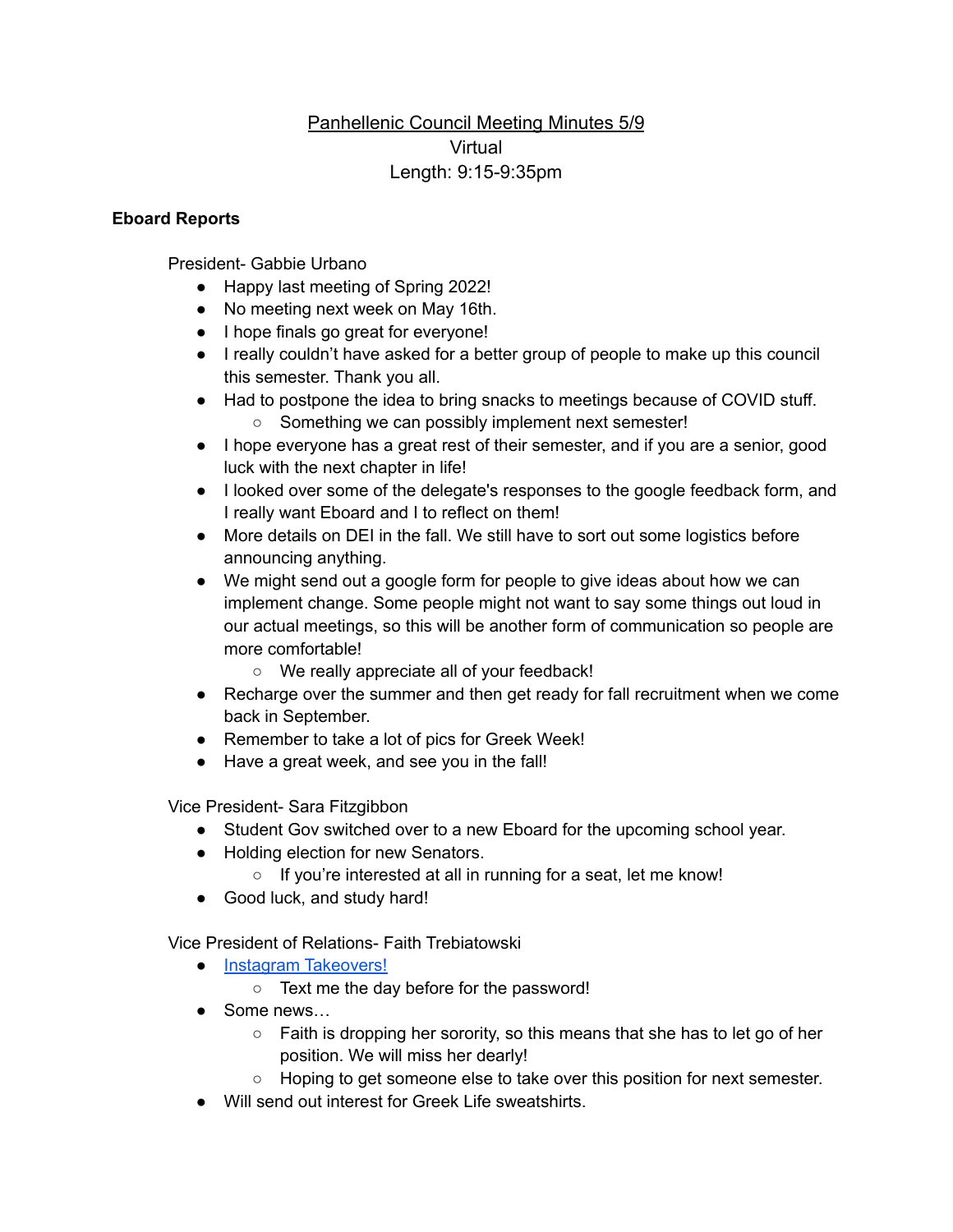- Good luck on finals, and have an amazing summer!
- One last fact: I got an internship at St. Francis in the L&D unit.

National Recruitment Chair- Sarah Tully

- If you have any suggestions for fall and/or spring recruitment, please don't hesitate to reach out!
- Expect an email from Austyn and me in regards to dates for fall and spring recruitment next year!
	- Will make sure the sororities get that information with plenty of time.
- Positive Quote: "You miss 100% of the shots you don't take!' -Wayne Gretzky" -Michael Scott
- Good luck on finals!
- Have a great summer (HAGS)!

Local Recruitment Chair- Austyn Lovejoy

- If you have any recruitment ideas, pass them our way.
- Good luck on finals!
- If you need anything, reach out!
- An email with fall recruitment information will be sent out by Sarah or I shortly.
- Fun fact: on many campuses, the College Panhellenic is the largest student organization representing women and women's issues.
- Greek person of the week: Alice Duer Miller (1874-1942).
	- Kappa Kappa Gamma at Barnard College
	- Miller was a suffragist. In the years when women were trying to gain the right to vote, she wrote a column called *Are Women People?* devoted to the cause of equal suffrage.
	- In 1915, she penned: "Mother, what is a feminist?" "A feminist, my daughter, is any woman now who cares to think about her own affairs, as men don't think she oughter."

Vice President of Communications- Ally Kline

- Happy last meeting! Thank you to everyone for your hard work this semester!
- 4/25 [Bridge](https://www.carthage.edu/live/news/41986-read-the-panhellenic-councils-meeting-minutes-from) Post!
- Job opening with the CFS for next year: Service-Random Acts of Kindness. Share with the rest of your Chapters! Contact Debbie Clark at [dclark@carthage.edu](mailto:dclark@carthage.edu) for more information.
- Wishing you all a great week! End the year strong, you got this!
- Panhel shoutouts:
	- "Shoutout to everyone on Panhel for being so lovely and working hard this semester in your positions!"

Greek Life Coordinator- Ally Laberge

- Greek Week is this week!
	- May 9th-14th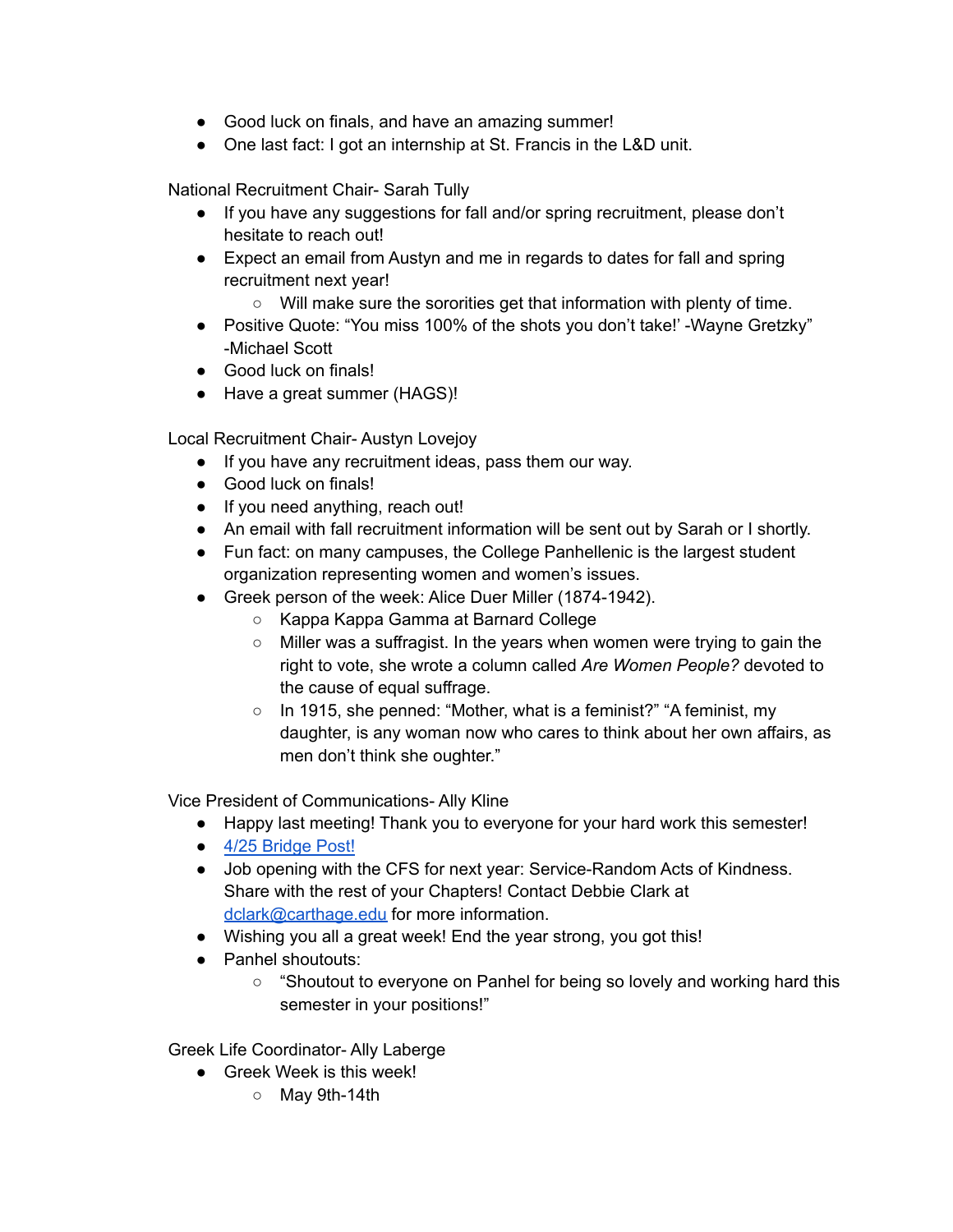- Please participate! Try to reach out outside of your organization and get to know new people!
- Have someone from your Chapter get your clothespins tomorrow at the Tower Patio at 6:00pm for the first game!
- Practice good sportsmanship and remember that you are representing your organization and Greek Life as a whole.
- Announcing the winner for Support the Sport at the closing ceremony for Greek Week.

## **Chapter Reports**

Alpha Chi Omega (Delegate- Kailee Pulda)

- Loved formal at the Vault, would highly recommend it for anyone's future dances!
- Took a trip up to Milwaukee with DU for a Brewers vs. Cubs Greek Themed Game.
- Initiation went incredibly well, and we're glad to be back into the full swing of pre-Covid practices.
- So hyped for Greek Week!
- HAGS!

Chi Omega (Delegate- Rachel Argiris)

- Parent's Brunch was a success!
- Sisterhood movie night on May 12th at 7pm.
- Have a great summer, and best of luck on finals!

Delta Theta Epsilon (Delegates- Riley Neltner & Cece Zink)

- Noodles and Company fundraiser on May 16th from 4-8pm.
- Sisterhood Biergarten Trip on May 15th.
- We finished our New Member Process last night!
	- We're having a party later this week to welcome them in.
- We're super excited for Greek Week!
- Fun fact: I have a cat named Hanson.
- Have a great week, good luck on finals!

Kappa Phi Eta (Delegates- Abigail Crowhurst & Madeline Boratto)

- Rock out for Autism was so much fun!
- Girls Night Out tomorrow: we will be having a movie night!
- Activation for our Rosebuds!
- Rose ceremony is this Sunday!
- We had spring elections last night! So happy for everyone in their newly elected positions!
- We're having another beach cleanup this Saturday, the 14th!
- Have a great week! Good luck on all your finals and have a fun and safe summer break! Good luck to the seniors on all your future plans!